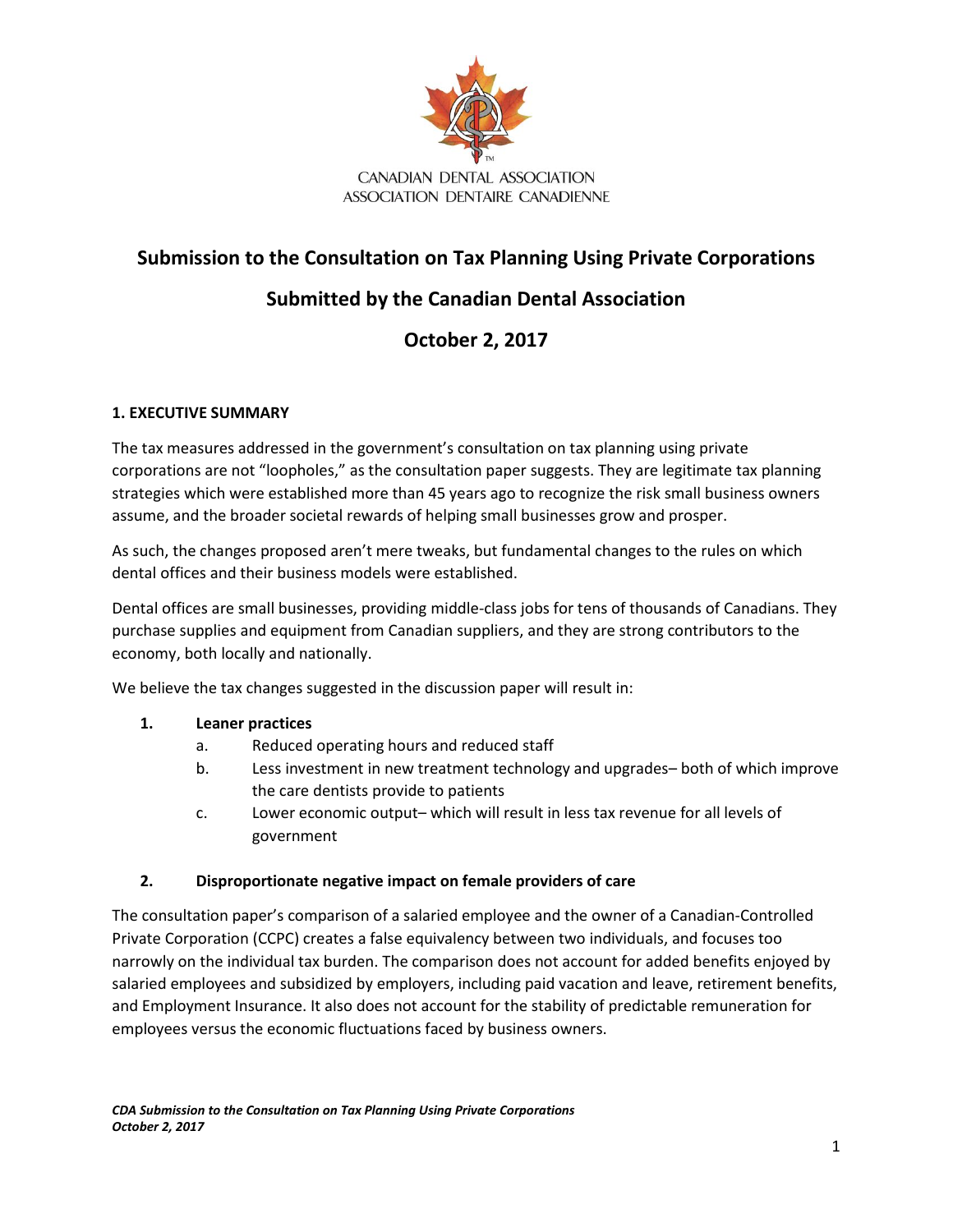

Moreover, the focus on the individual tax burden does not account for the added costs in establishing a small business, nor the risk assumed by small businesses. It also does not recognize the economic activity generated by small businesses, which creates added tax revenues. For dentists, this includes capital expenditures to maintain a dental clinic—in essence a "mini-hospital."

The proposed solution in the draft legislation on "income sprinkling" and a "reasonableness test," is vague and will create uncertainty and added administrative burden to dental offices. The lack of clarity on what is "reasonable" will also result in years of ongoing litigation between the Canada Revenue Agency (CRA) and small business owners, at significant expense to both parties.

Moreover, the Supreme Court has already established that contributions to a business, and the dividends received from it, are independent factors.

The proposals addressing passive investment in a corporation would result in double taxation of savings. These funds are already taxed at the appropriate marginal tax rate when they are drawn out of the corporation, and serve a vital role in ensuring that small businesses have reserve funds to help them access capital to expand and grow, or to withstand economic fluctuations or downturns.

The ability to access these funds as needed rather than having them locked into retirement vehicles (such as RRSPs or TFSAs) is vital, especially in the early phases of establishing a business.

Diminished reserve funds invested passively within small businesses to deploy as capital, or to hold to show potential lenders, will have unintended consequences. This will include small businesses being forced into taking a more deliberate approach to growth, less capital investment and slower job growth.

A growing cohort of female dentists will be hardest hit by new taxes on funds invested within the corporation. With less access to these funds, female dentists in the early stage of their career may be faced with untenable choices between starting a family and building their career and business.

Moreover, the vast majority of jobs created in dental offices are staffed by female employees.

The concerns over the rate of growth of CCPCs are overstated, with annualized growth of 2.74%, and obvious contextual factors for this growth over the past decade.

The government's goal of "fairness" is laudable, but achieving this by isolating aspects of the Income Tax Act is unlikely to achieve this goal. Without a fulsome examination of the tax code that puts these legitimate tax planning strategies into an appropriate context, the actions taken in this area will harm a vital segment of Canada's economy while not addressing other issues, such as the offshoring of money out of the Canadian economy.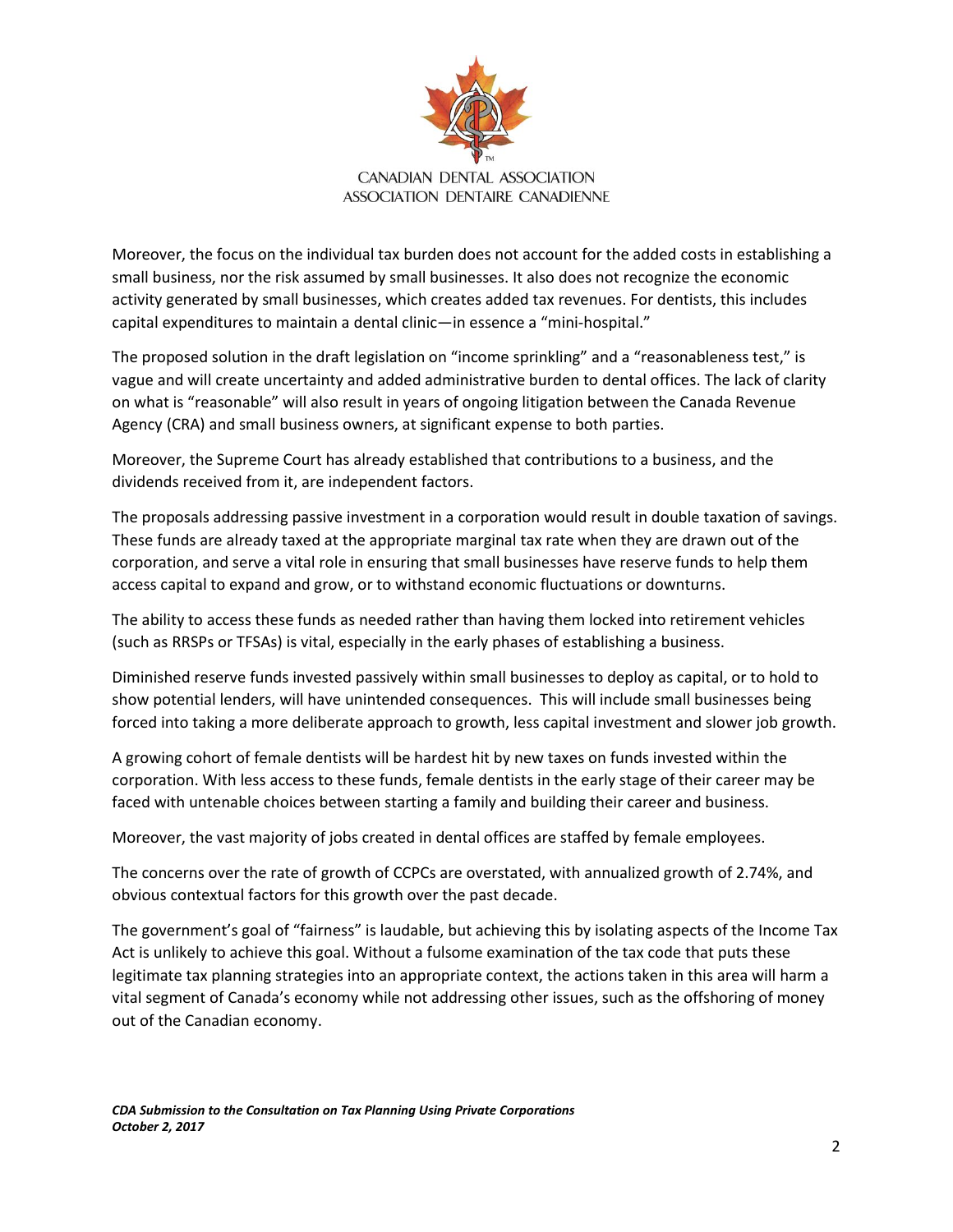

In seeking to create fairness, the government should not target changes that affect small businesses, such as dental offices, and negatively portray their legal, long-standing and well-established business practices as outside the norm.

These proposals must be set aside, and a new process established to review tax policy with a full view of the potential negative consequences, and the deeper economic and social impact that such changes could have, especially on the middle class.

## **2. INTRODUCTION**

 $\overline{a}$ 

The Canadian Dental Association (CDA), on behalf of its members and dentists across the country, is compelled to make this submission to the government's consultation process on Tax Planning Using Private Corporations.

Given that the majority of dentists across the country are incorporated, the draft legislation put forward in the government's consultation paper would have an undeniable and profound effect on individual dental practices, their employees, their suppliers, their patients, and communities in which they operate.

Dentists, by virtue of their training, knowledge and expertise, are healthcare providers, first and foremost. The care they provide to their patients is done primarily through private dental clinics, owned by a dentist.

While the business structure of individual dental offices can vary, they are all legitimate small businesses that employ Canadians in communities throughout the country. In many cases, they are family businesses, supported both directly and indirectly by the individual family members through their labour and their assumption of shared risk. Small businesses are the backbone of the Canadian economy. They employ more than 10 million Canadians, accounting for 66.8% of Canadian jobs.<sup>1</sup> Any government action that impacts such a significant proportion of the Canadian economy should only be taken after deliberate study, meaningful consultation, and with clarity of purpose.

**The CDA firmly believes that the measures addressed in this tax consultation are not "tax loopholes," as stated in the discussion paper and in other venues by officials, but rather are long-standing, deliberate and legitimate ways for small businesses – including dental practices – to structure to ensure the stability and viability of their enterprises.** 

 $1$  MNP, Implications of Federal Tax Changes for Dentists, pg.10

*CDA Submission to the Consultation on Tax Planning Using Private Corporations October 2, 2017*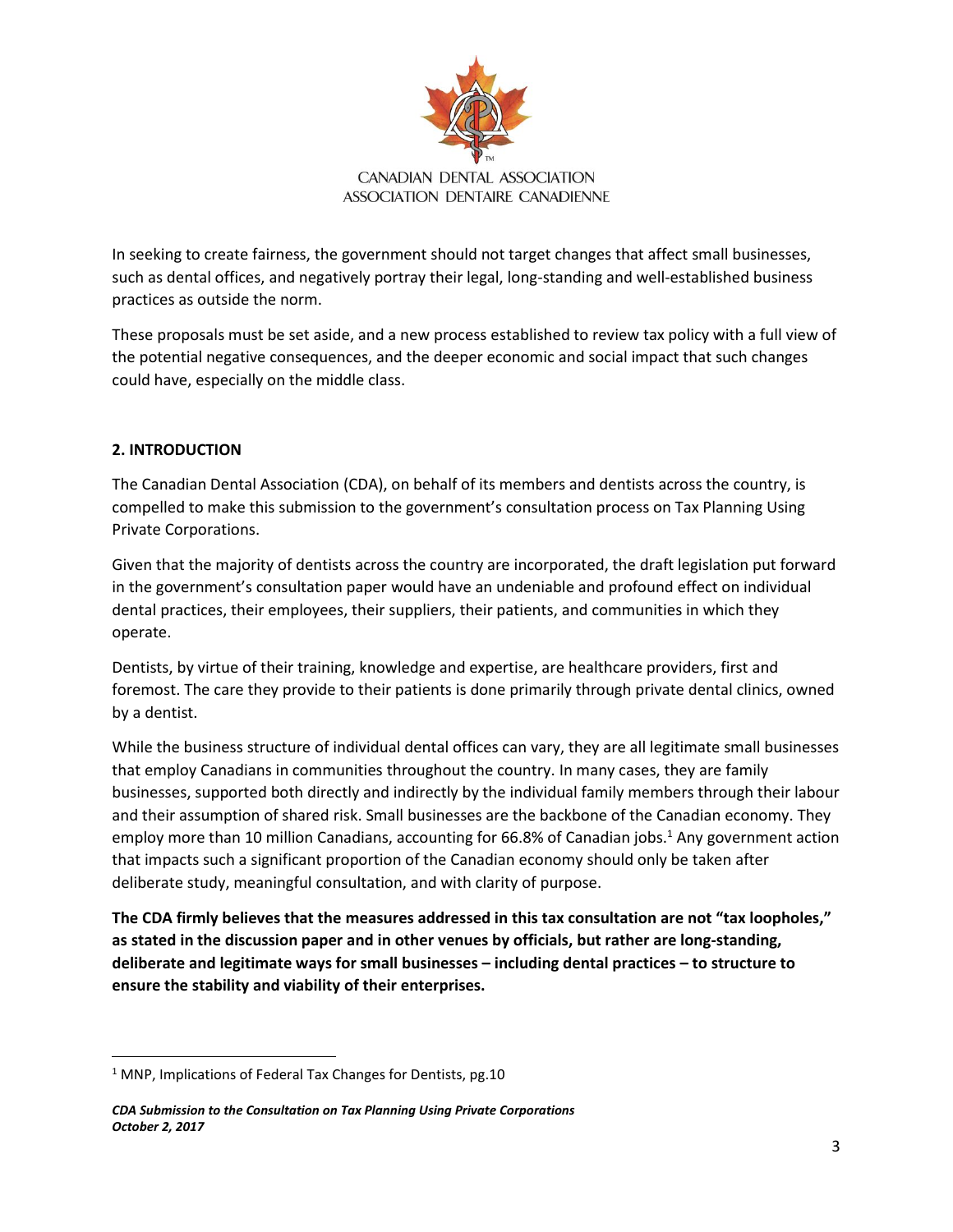

#### **3. DENTAL OFFICES AS SMALL BUSINESSES**

Although the acts and regulations that govern health professionals restrict how dental practices can be established and owned, dental offices are small businesses, sharing many of the same concerns as small operators and entrepreneurs across different sectors of the economy.

Dental practices make significant contributions to the local, provincial and national economy. Operating a modern, efficient dental practice requires significant investments and ongoing expenses.<sup>2</sup>

Major expenses for dental practices include office space (either purchased or through a lease), current dental equipment and technology and supplies. Licensing fees, regulatory costs, professional services and insurance are also significant expenses.

Labour is the most significant expense incurred by dental offices, accounting for approximately 40% of the average dental office's expenses.

#### **4. COMPARISON OF EMPLOYEES, SALARIED WORKERS AND BUSINESS OWNERS**

In both the discussion paper released by the government in July 2017, and in subsequent discussion and communication, the focus and intent of these changes are to create tax fairness and equity between employees and those who are incorporated business owners.

The examples put forward in the discussion paper to contrast the amount of taxes paid by salaried employees versus owners of CCPCs do not account for many common scenarios for dental practices, including:

- Incurring personal debt for dental education to enter the profession, with student debt loads exceeding \$200,000, and increasing substantially.
- Use of personal savings or incurring debt to capitalize the business, with start-up costs for dental practices ranging from \$750,000 to more than \$1,000,000 including new equipment.
- Opportunity cost of a spouse supporting the business, or forgoing career opportunities.
- The significant amount of post secondary training required to become a dentist, meaning a much later start to a working career.

Furthermore, a dentist's ability to be active in their practice is not only vital to their own earning ability, but the entire dental office is reliant on the dentist's ability to perform his/her duties to ensure the ongoing viability of the practice.

 $\overline{a}$ 

<sup>2</sup> MNP, pg.11

*CDA Submission to the Consultation on Tax Planning Using Private Corporations October 2, 2017*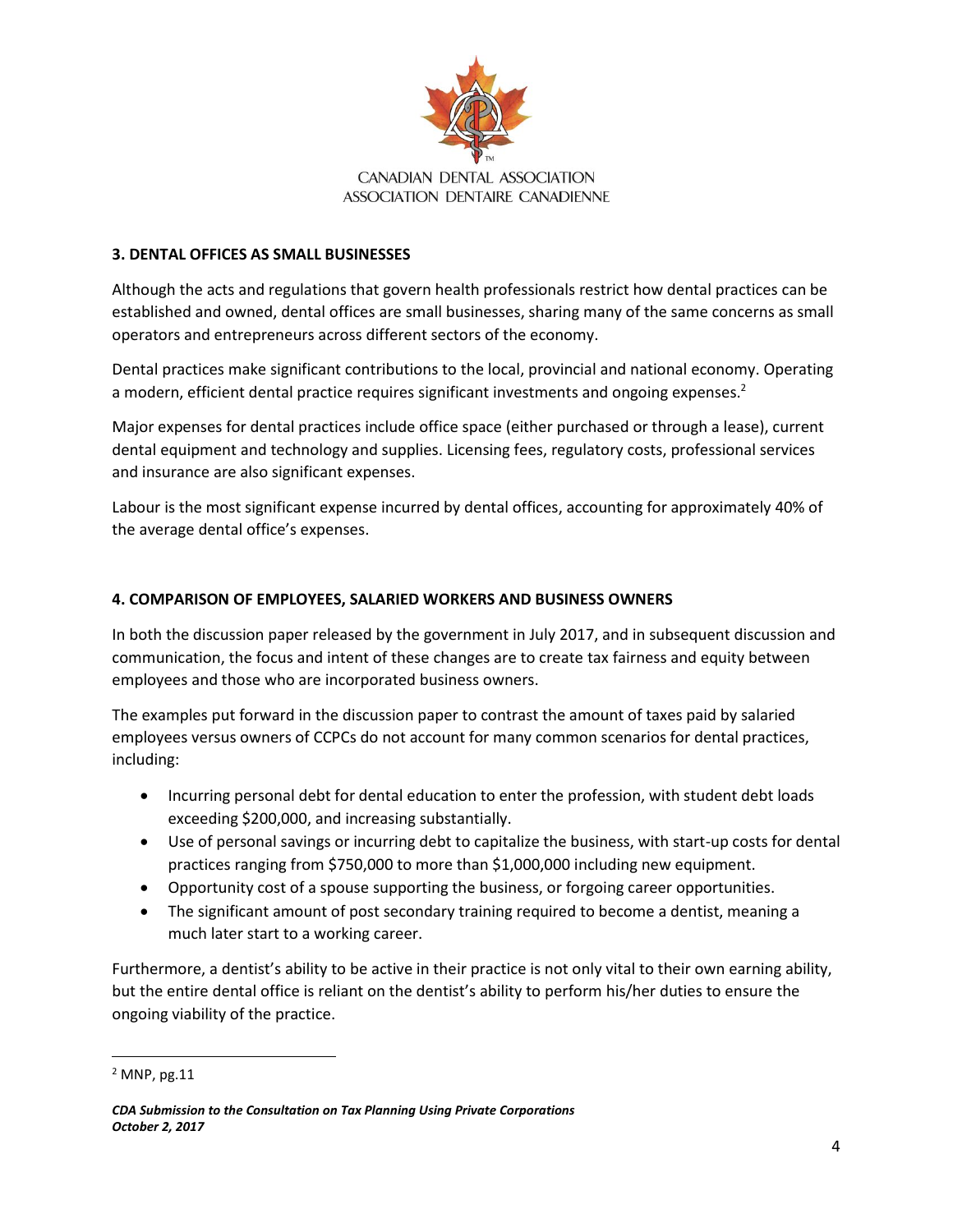

If a dentist is unable to perform his/her duties for reasons of illness, disability or any other leave that is required, they must either absorb the significant cost of paying a salaried replacement for themselves, or be forced to sell, or even close, the practice.

**The comparison also focuses narrowly on the amount of direct taxes paid by an individual on a yearly basis. The CDA strongly suggests that this comparison is unfair, as it does not account for rights and benefits which are provided to employees, often mandated as a result of employment standards legislation or collectively bargained agreements.** 

These benefits include, but are not limited to:

- Vacation pay
- Severance pay
- Employment Insurance benefits
- Sick leave
- Statutory holidays
- Disability or Long-Term Disability
- Personal leave
- Maternal/Parental leave benefits
- Retirement Benefits, including pensions or RRSP-matching

Moreover, employees ultimately benefit from the risks taken by small business owners, in the stability of ongoing and annual remuneration. Employees also do not bear responsibility for changes in the structural operating costs of running a business, including regulatory fees and professional fees.

Importantly, employers are responsible for the maintenance of reserve funds to ensure that the business can continue to operate or support its employees and suppliers in the case of dramatic events, such as natural disasters, or sudden economic downturns.

#### **5. INCOME SPRINKLING**

 $\overline{a}$ 

Small businesses in Canada have a long-standing history of sharing income within the family unit, referred to as "income sprinkling". In fact, this practice has been supported by previous judgments from the Supreme Court of Canada.<sup>3</sup>

The draft legislation includes the introduction of a reasonableness test to determine if certain income should be subject to the higher Tax on Split Income (TOSI) rules. The Government has put forward

<sup>3</sup> *Neuman v. M.N.R.*, [1998] 1 S.C.R. 770

*CDA Submission to the Consultation on Tax Planning Using Private Corporations October 2, 2017*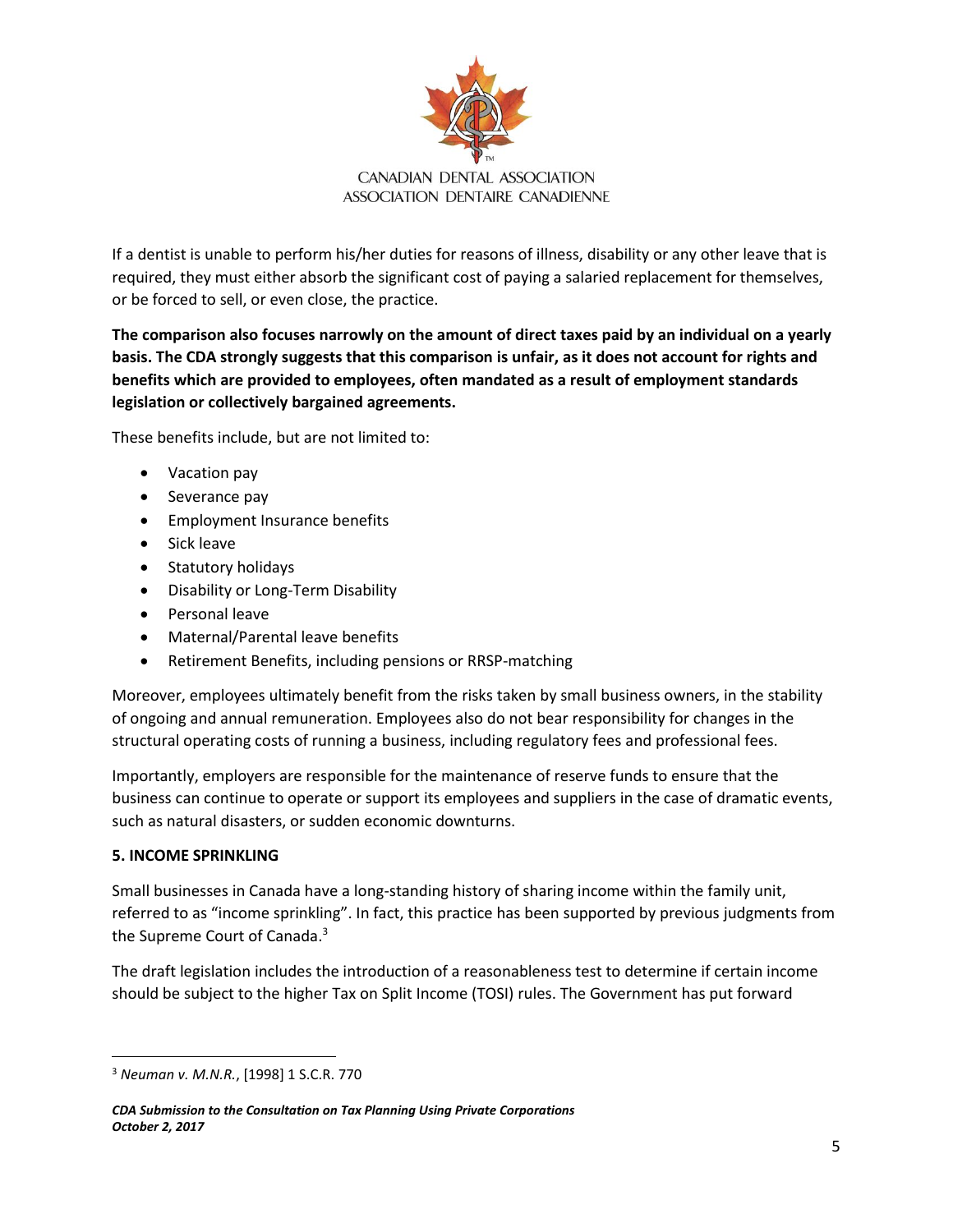

several factors which may be used to determine if an income amount is reasonable, the so-called "Reasonableness Test."

**The CDA is concerned that the proposed rules will result in inconsistent application of the "Reasonableness Test", as this requires a subjective self-assessment of labour and capital contributions which would be assessed against as yet undefined standard valuations.** 

The Supreme Court has already established that there is no correlation between the quantum of one's contribution to a company and the dividends that one receives from that company.

In regard to labour contributions, the draft legislation, as it is currently presented, does not properly define what factors would be considered, what reporting mechanisms would be required of businesses, and what range of comparable labour would be considered by the CRA. The vagueness in this area would likely result in years of litigation between the CRA and small business owners of all types to define these factors, at great expense to both the Crown and individual small business owners.

**Labour Contributions**: On contributions of labour, spouses and family members may be involved on an ongoing basis, but may see their contributions vary depending on a variety of factors.

Such an approach would certainly create a requirement for added internal administration and tracking of hours and tasks undertaken by individuals, which is not in keeping with the government's stated goals of simplifying the tax code.

**Capital Contributions**: The Reasonableness Test would also seek to assess the level of risk assumed by an individual receiving dividends from a business. This is an impractical measure, as determining and assessing risk would be highly subjective with a multitude of economic, demographic and geographic factors contributing.

Importantly, family law regimes across Canada treat marriage as an equal economic partnership. 4

Because of the complexity that the new constraints would cause, the TOSI income rules should not apply to a small business owner's spouse or common law partner.

## **6. PASSIVE INVESTMENTS IN A PRIVATE CORPORATION**

 $\overline{a}$ 

Investing passively in a private corporation has been a legitimate long-standing practice for many generations of Canadian business owners.

<sup>4</sup> https://www.attorneygeneral.jus.gov.on.ca/english/family/familyla.html

*CDA Submission to the Consultation on Tax Planning Using Private Corporations October 2, 2017*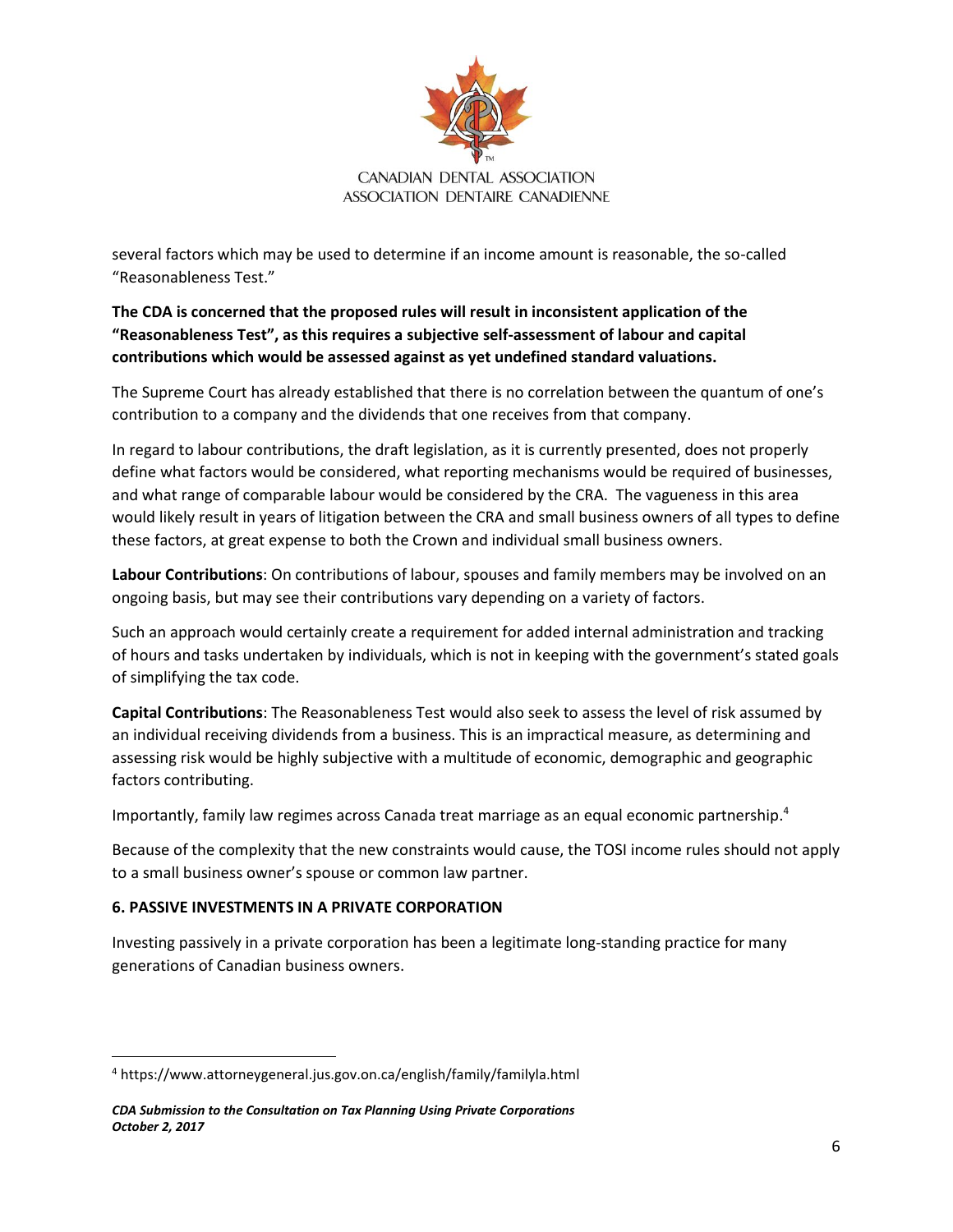

## **Allowing owners and entrepreneurs to utilize and reinvest the capital within their businesses creates vital economic activity, incenting owners to take measured risks to expand and grow their businesses.**

In the specific case of dental practices, they require vital capital equipment investments to keep up with government and non-government mandated imposed regulations. They also spur employment as the practice grows, and create good, middle-class jobs for skilled healthcare workers. Investing passively within a corporation:

- accommodates businesses who assume risk and responsibility not otherwise assumed by employees.
- provides a business owner with efficient access to capital so that opportunities can be seized creating growth and employment for our economy.
- encourages business owners to accept risk and make investments if they have access to more capital.
- allows a business owner to manage risks assumed when one goes into business for themselves. These risks are not otherwise assumed by employees.
- allows a business owner to diversify risk by investing in assets that are very different than private corporation shares.
- allows a business owner to provide for retirement and other unforeseen circumstances that may need to be self funded. As stated previously, self employed individuals do not have pension plans, paid holiday, benefits or sick days like an employee.

In establishing their small businesses, many dentists have chosen to legitimately organize themselves through passive investment in their corporation, as opposed to other individual savings tools such as RRSPs or TFSAs. In large part, this can be attributed to the fact that passive income saved within the corporation can be deployed as capital on an ongoing basis as needed, whereas savings in these other savings tools cannot be reinvested in businesses. Small business owners take on personal risk with their corporations, and need to access personal capital to maintain stability.

Moreover, passive income saved within a corporation is already taxed fully when it is drawn out of the corporation as income. The proposals of the discussion paper would result in "double taxation" of passive income funds, resulting in a combined income tax rate of as much as 73%, depending on the province.

Further, the proposed approach in many instances may encourage small business owners to take income out of the company as salary in order to maximize their RRSP room, as opposed to leaving it within the corporation to maintain business flexibility.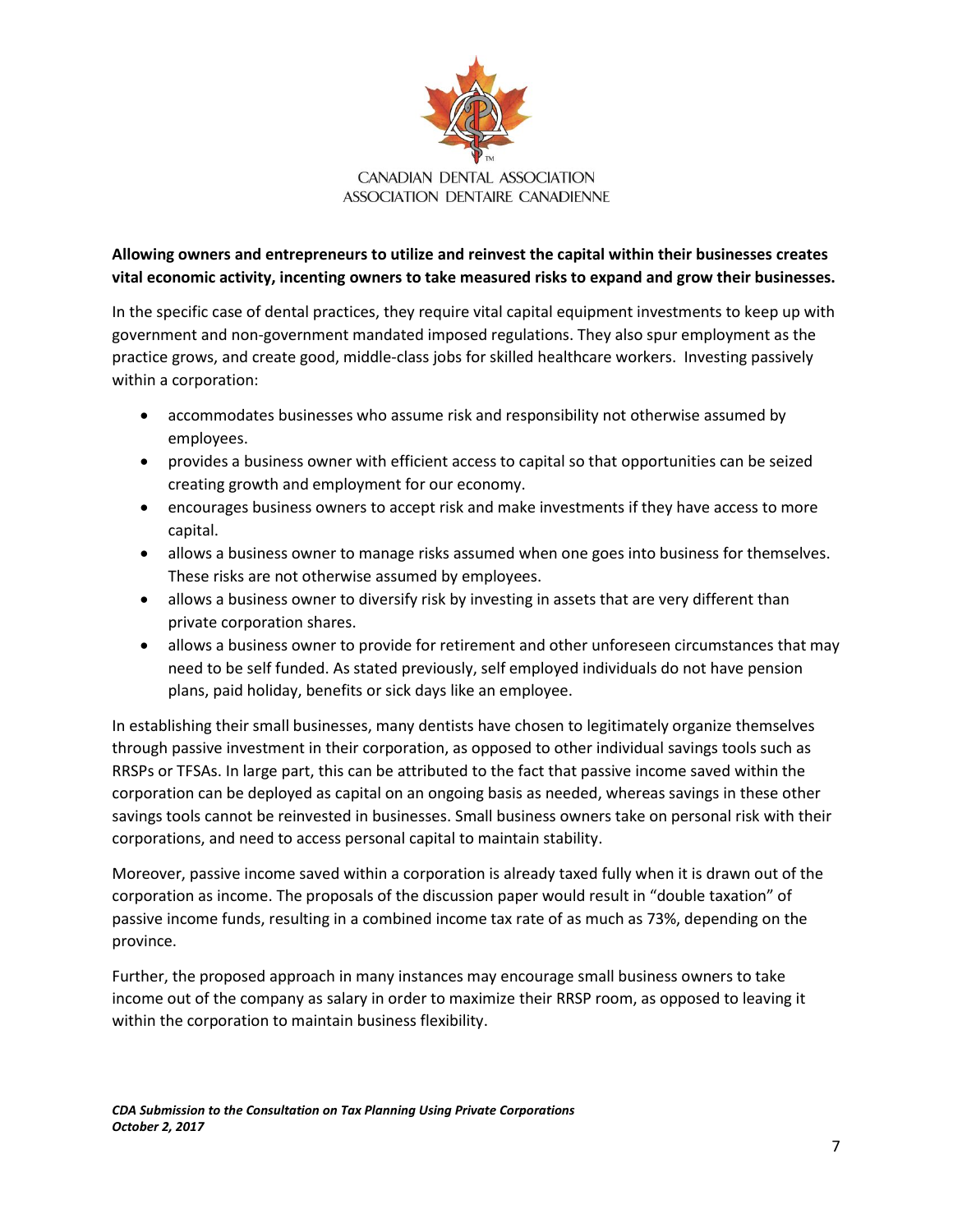

While there is no draft legislation in the discussion paper dealing with passive investment, the suggested changes – both an apportionment and an elective method – would represent a radical change to legitimate tax structures. Both suggested methods would add further complexity to the already complex and daunting tax system.

## **A fair tax system accommodates taxpayers who assume different levels of risk and is flexible enough to allow taxpayers to manage various circumstances.**

From a policy perspective, there are many examples of accommodation or incentive such as the Longterm Capital Gains Exemption (LCGE) and the Small Business Deduction (SBD) that accommodate a selfemployed individual's realities when compared to an employee.

In our view, passive income is already taxed at rates of almost 50% to discourage investing passively in a corporation and when passive income is distributed to individual shareholders, investment income is taxed appropriately.

## **7. POTENTIAL OUTCOMES OF THE PROPOSED CHANGES**

The approach of this consultation has been to compare and assess the owners of CCPCs from a perspective of individual taxpayers, in comparison and contrast to individual salaried workers who are taxpayers.

What this approach negates is the complex involvement of the owner with the business. Any new tax measure which impacts on the owner will inevitably have an impact on the business, and vice versa.

**Leaner Practices**: In the specific case of dental practices, tax measures that create a significant additional tax burden could result in broad and fundamental changes in the way that dental offices are established and organized.

The average annual expenses in a dental practice according to Statistics Canada figures is approximately \$604,100, the most significant portion of which is labour costs.<sup>5</sup> Approximately 40% of the costs within dental practices are for labour.

An additional significant cost is professional and business fees, which account for 11% of expenses. These include regulatory fees and levies which are compulsory for professionals to operate. It also includes the external professional counsel, including legal and accounting advice required by dental offices to navigate the existing complexity of the tax code.

Rent accounts for a further 8% of business expenses.

 $\overline{a}$ 

<sup>5</sup> MNP, pg 22

*CDA Submission to the Consultation on Tax Planning Using Private Corporations October 2, 2017*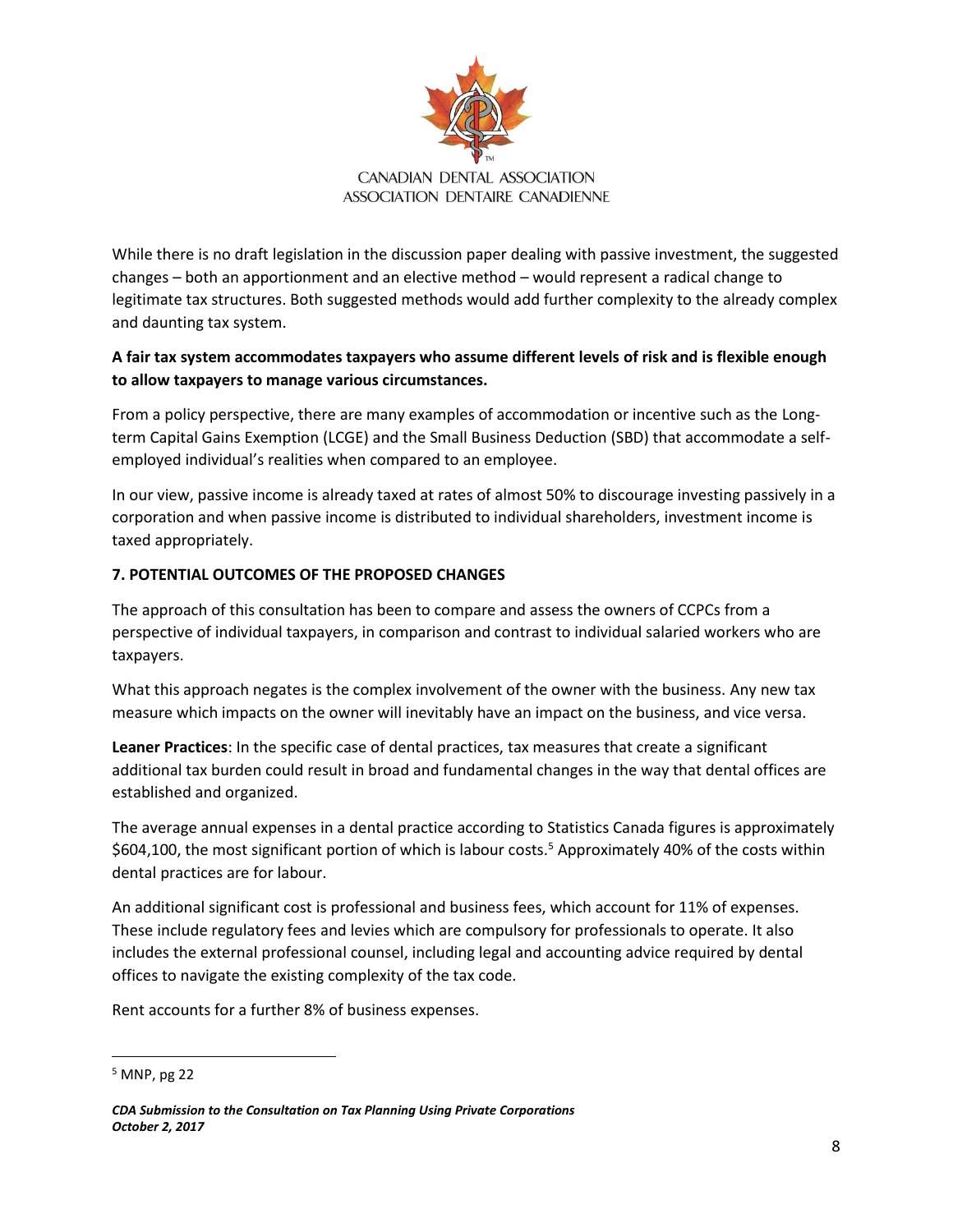

Where regulatory fees and rent are fixed costs and often increasing, labour is the largest area of expenses where business owners have discretionary ability to contain the overall costs of business.

It is estimated that a \$2.14 reduction in expenses will be required to maintain each dollar of after-tax cash under the proposed rules.<sup>6</sup> To account for the loss in net revenues to the practice, dentists may decide to operate their practices in a more streamlined manner to offset the loss in net income. To reduce spending, dentists may choose to reduce hours or reduce staffing costs, or choose not to hire new employees to grow the business.

Dental practice spending creates significant economic activity across the country. A reduction in expenses results in additional taxable income at the corporate level, after which the amount distributed to the individual is then taxed personally.

**Reductions in spending and economic activity by dental practices to recover portions of net income will ultimately result in lower economic output, less employment within dental practices and less tax revenue for all levels of government.**

Reductions in spending would result in losses of between 1,400 and 7,000 total Full Time Equivalent ("FTE") Jobs (direct, indirect and induced) across Canada.<sup>7</sup>

**Innovation and Investment**: Dental clinics are "mini-hospitals," requiring significant investment in technology to serve the needs of patients. The average cost of new equipment in a standard dental office can range from \$750,000 to \$1,000,000.

Decreasing operating profits from dental offices will reduce the ability of those offices to reinvest in this technology, or delay capital cost investment in the practice.

**Gender Equity Considerations**: The number of female dentists is growing in Canada, with women representing the majority of dental graduates from Canadian dental schools. In 2008, the percentage of female graduates was 54.7%.

Dentists in the early part of their career face significant start-up costs. Young female dentists who intend to start a family must account for these costs, while also ensuring that there is sufficient capital to continue to keep the practice running.

This includes all the costs involved in ensuring that their patients can continue to be served through hiring a locum (replacement dentist) at a significant cost to ensure that the practice remains active, and that employees of the dental practice continue to be paid.

 $\overline{\phantom{a}}$ 

 $6$  MNP, pg 22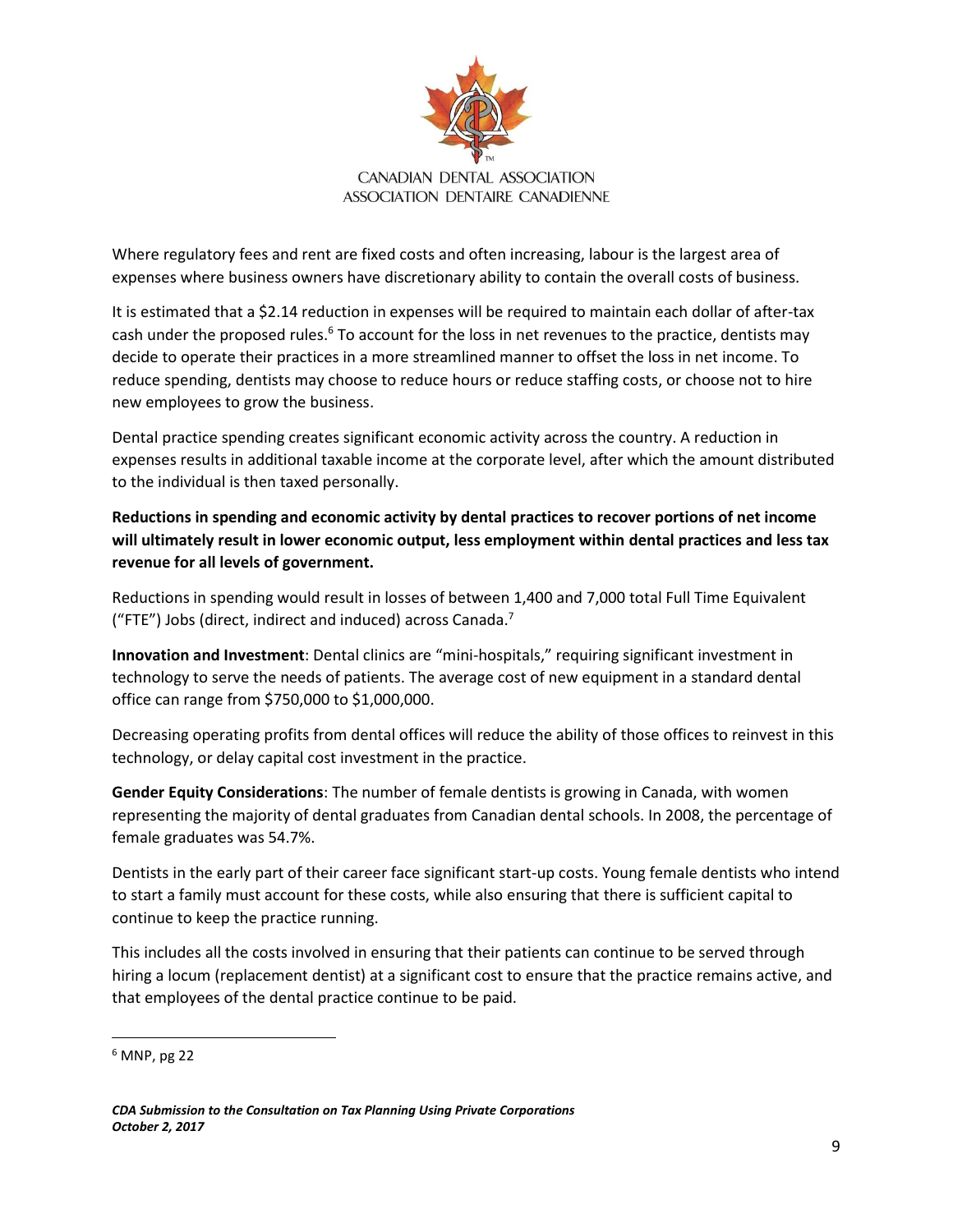

The capital saved within the corporation allows dentists who wish to take parental leave with adequate resources to take leave. Moreover, the funds drawn from the corporation are taxed when they are used for this purpose.

If passive investments are taxed at higher rates on an ongoing basis, the real cost of taking parental leave – or any other necessary leave – will grow increasingly prohibitive.

Furthermore, such measures may result in women choosing not to pursue dentistry as a profession from the outset.

Practice consolidation, downsizing or deferral of hiring to grow practices that could occur as a result of such significant changes to the tax regime would have a further impact on female professionals and staff within dental practices. The overwhelming majority of staff within a dental office are women:

- Dental Assistants: 98% female
- Dental Hygienists: 97% female
- Administrative support: 80% female

## **8. CONTEXT FOR GROWTH OF CCPCs**

A key factor stated in the consultation paper for pursuing these changes was a sharp increase in the utilization of CCPCs. However, this sharp growth is expressed as a single figure over a longer period of time. In fact, the annualized growth rate of CCPCs is 2.74% between 2002 and 2014.

Context is vital to understand why there was growth during this period, and why the growth curve is unlikely to rise in perpetuity.

The rise in the use of CCPC between 2002-14 came as regulated professions across the country first gained access to the ability to incorporate themselves. For instance, medical doctors in Ontario first received the right to incorporate in 2000.

This also arose at a time when concerns of liability or the potential of litigation is of greater concern for small business operators. One of the primary benefits for the establishment of a CCPC is the ability to insure against personal liability.

Within the context of dentistry, it should be noted that the acts which govern health professions at the provincial and territorial level place restrictions on dental corporations, most specifically on who can own them. Unlike other businesses, there is a limited market for who can purchase a dental corporation, which ultimately limits their market value.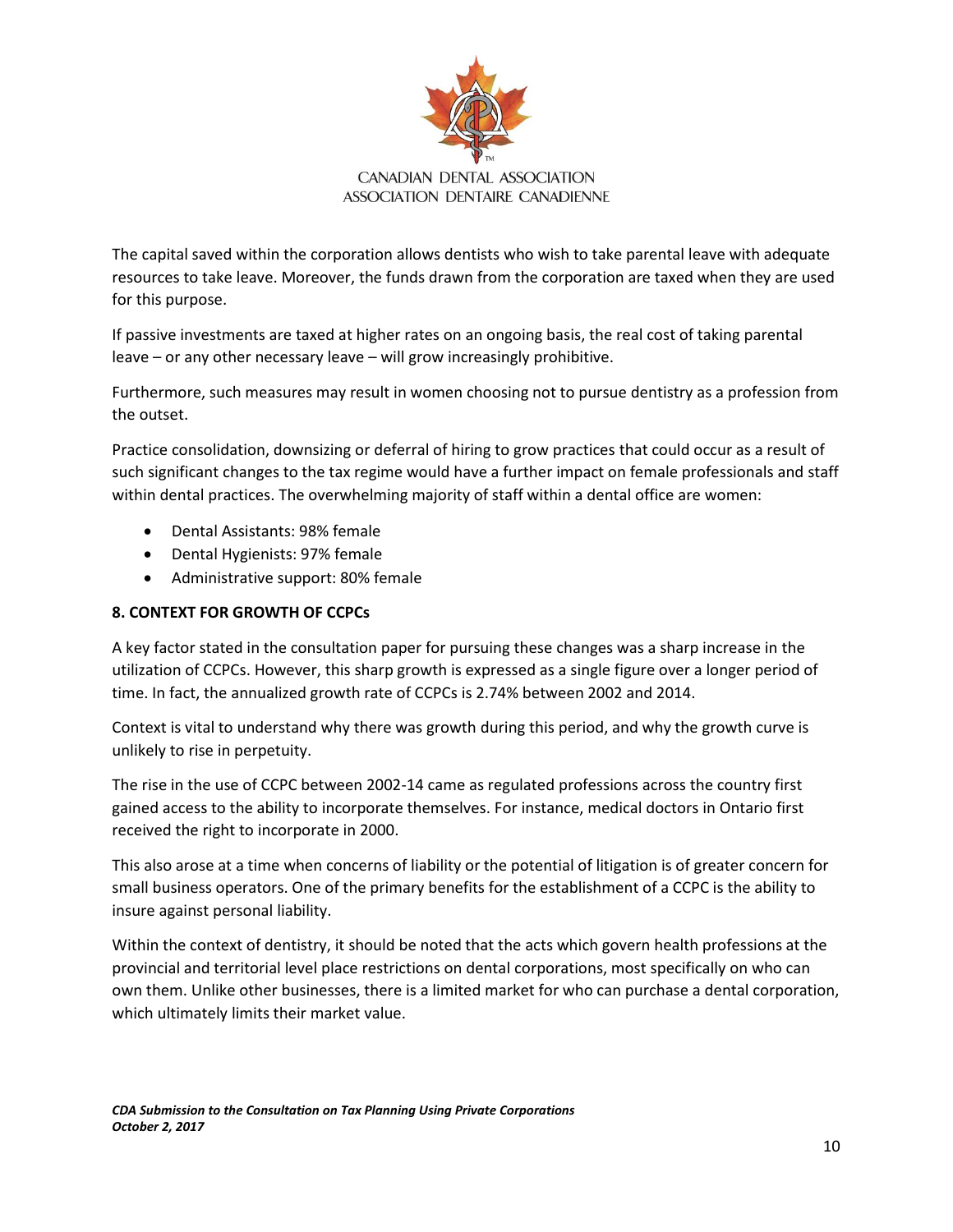

### **9. CONCLUSION**

The changes to tax policy which would arise from this process are profound. For dental practices, like many other small businesses, these changes could have a fundamental impact on how dental offices are established, how they are managed, how they are staffed, and how they are sold.

The changes will result in behavioural changes by all small businesses, which are not addressed or considered in the government's consultation paper. These changes in business activity will dampen economic growth and prosperity in the engine of Canada's economic growth and job creation.

The goal of a more prosperous and inclusive middle class is laudable. But the tax measures proposed will have a chilling effect on the ability and motivation for small business to invest and grow. For dental offices, like most any business, the largest driver of costs is staff salaries and benefits, and a new regime of added taxation cost to businesses will make it more challenging to add employees, raise wages, expand hours, or retain staff.

The discussion paper released on July 18, 2017, is a highly technical document. Moreover, it is multifaceted, with multiple proposals. Some of the proposals include draft legislation while others do not, creating uncertainty regarding the potential impact of a full suite of tax legislation changes versus individual legislative changes.

To appropriately study the impacts of such changes and share in a meaningful discussion of the negative consequences is simply not feasible within the parameters of this consultation.

The government has indicated that it is interested in potential alternatives or changes to the suggested legislation. However, conceptualizing potential alternatives and understanding their impacts is simply not possible within such a short time frame. Such discussions require significant consideration within organizations to weigh options and make informed proposals that are supported within their own memberships.

Moreover, the discussion paper takes a narrow view of the impacts, without examining the deeper social or economic impact of such changes on small businesses and their employees.

**A 75-day consultation period is simply not sufficient to engage meaningfully on these changes. The Canadian Dental Association would strongly recommend that the government sets aside the current proposals, and establishes a process which allows for a broader, more fulsome, discussion of the modernization and improvement of the tax code.**